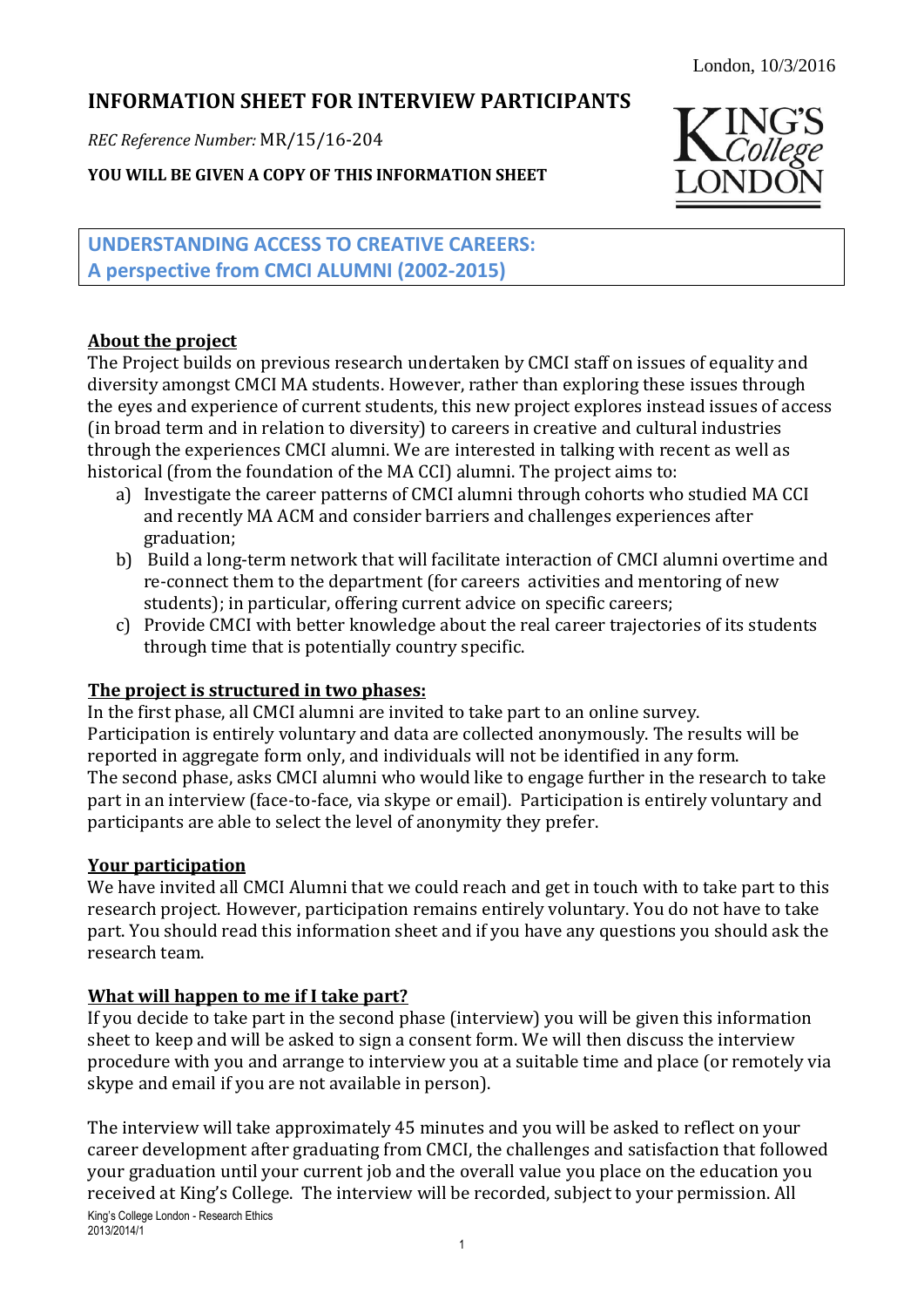recordings of data on audio-equipment will be deleted after transcription. Even if you have decided to take part, you are still free to stop your participation at any time during the interview and to have research data/information relating to you withdrawn without giving any reason up to 30th of June 2016.

#### **What are the possible benefits and risks of taking part?**

The information we collected from the study will help to further understand the challenges and opportunities of careers for CMCI students. It will inform our knowledge at King's College and also benefit current and future students. Furthermore, I will provide you with a summary of a final report describing the main findings. The only disadvantage to taking part in the study is that you will be donating your time to take part. There are no foreseeable risks in participating in the study.

#### **Will my taking part be kept confidential?**

What is said in the interview is regarded as strictly confidential and will be held securely until the research is finished. All data for analysis will be anonymised if you requested so in your consent form. In reporting on the research findings, I will not reveal the names of any participants or the organisation where you work, if you expressed this preference. The UK Data Protection Act 1998 will apply to all information gathered within the interviews and held on password-locked computer files and locked cabinets within King's College London. No data will be accessed by anyone other than the research team.

#### **How is the project being funded?**

The project is being funded by the Equality & Diversity funds of the Department of Culture, Media and Creative Industries at King's College London. The study has been approved by the King's College London Research Ethics Committee.

#### **What will happen to the results of the study?**

We will produce a final report summarising the main findings, which will be sent to you. We also plan to disseminate the research findings through publication and conferences within the UK.

If you have any questions or require more information about this study, please contact one of us using the following contact details:

| Dr Roberta Comunian                        | <b>Dr Laura Speers</b>                  |
|--------------------------------------------|-----------------------------------------|
| Lecturer in Cultural & Creative Industries | <b>Teaching Fellow</b>                  |
| Culture, Media and Creative Industries     | Department of Culture, Media & Creative |
| King's College London                      | Industries                              |
| 335 Norfolk Building                       | King's College London                   |
| <b>Strand Campus</b>                       | 2.04 Chesham Building                   |
| London                                     | <b>Strand Campus</b>                    |
| WC2R 2LS                                   | London WC2R 2LS                         |
| Tel +44 (0) 20 7848 1557                   | Tel +44 (0)20 7848 1019                 |
| E-mail: Roberta.Comunian@kcl.ac.uk         | Email: laura.speers@kcl.ac.uk           |